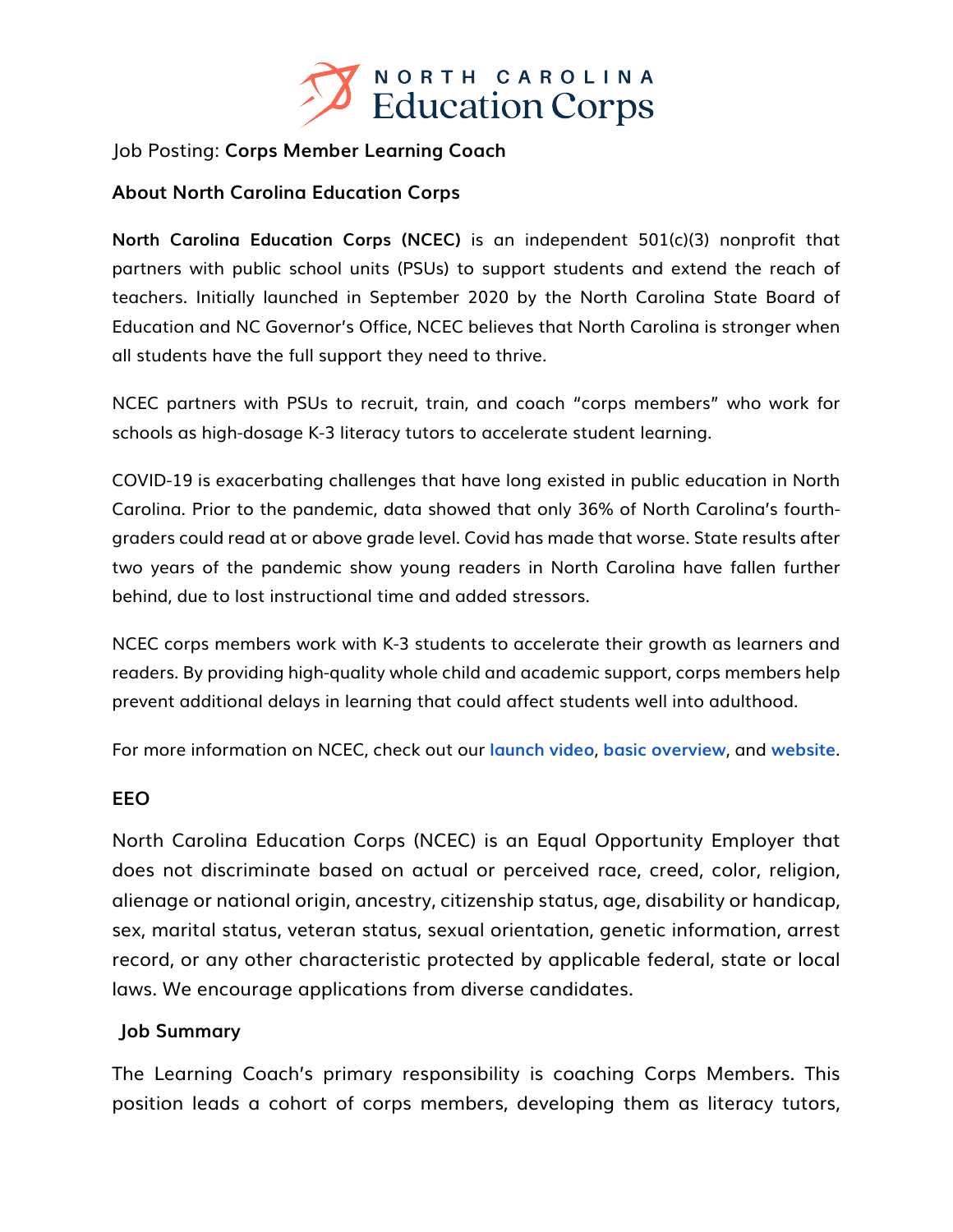

trained in key literacy competencies based in the science of reading and effective tutoring techniques working with a diverse student body of kindergarten-3rd graders. This position works directly with staff at partner school districts and charter schools to review program implementation and promote program fidelity to NC Ed Corps program guidelines.

Because NCEC is a high-growth nonprofit, the Learning Coach must enjoy working in an entrepreneurial environment that is fast-paced, mission-driven, and resultsoriented. We seek candidates from diverse backgrounds with a passion for our mission, drive for results, care for students, adaptability, resilience, and humility. A good sense of humor goes a long way too.

# **Responsibilities**

- Help recruit the strongest possible team of corps members
- Attend info sessions and open houses
- Leverage your network to share about NCEC openings and referral opportunities
- Coach corps members to become highly effective early literacy tutors
- Develop an individualized learning plan for each corps member assigned
- Following the plan, coach corps members in 1x1 and small group sessions, and facilitate observations with follow-up feedback. Focus areas for coaching include:
	- o early literacy instruction, especially phonics and phonological awareness
	- o effective strategies for establishing strong relationships with young children
	- o effective tutoring strategies for engaging young students
	- o effective strategies for fostering social-emotional learning in tutoring sessions
- Manage NCEC slack channels to enhance corps member engagement
- Ensure that corps members are utilizing the NCEC tutoring log each day of tutoring in order to manage student tutoring records, communicate student progress, and monitor and adjust tutoring to the high-impact model, as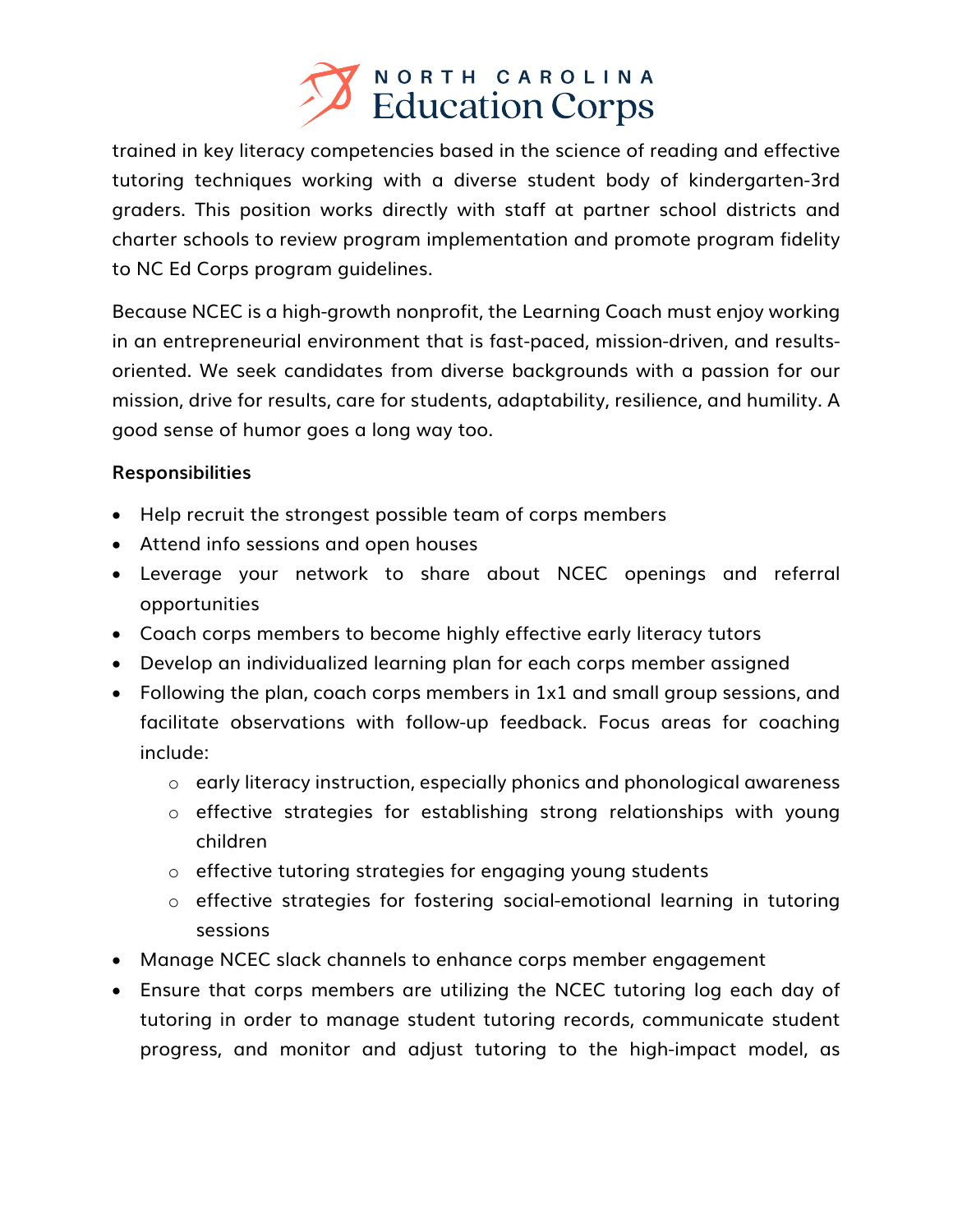

outlined in the NCEC participation agreement with each district and charter school

• Maintain accurate and detailed records of coaching sessions with corps members using HubSpot and Power School

Support program implementation of high-impact tutoring model with partner schools in the following ways:

- Participate in annual school-level implementation planning meetings with principals and literacy tutoring leads
- Maintain communication with the literacy tutoring leads at each school where assigned corps members are working
- Meet with each literacy tutoring lead and the corps members working at the school at least once each semester to review the corps member's coaching plan and progress
- Become familiar with the local literacy intervention resources and, where possible, engage with the literacy curriculum training that the district/school provides the corps members
- Contribute to the district-level fall and spring implementation check-ins facilitated by the NCEC school partnership directors

*Perform other related duties as requested and as responsibilities dictate.* 

# **Qualifications Required**

- Bachelor's Degree
- At least two years of experience achieving ambitious outcomes as a classroom teacher
- At least two years' experience coaching adults in the area of early literacy
- Highly organized and highly detail-oriented, with strong project management and organization skills; able to perform and prioritize multiple tasks seamlessly
- Exceptional verbal and written communication skills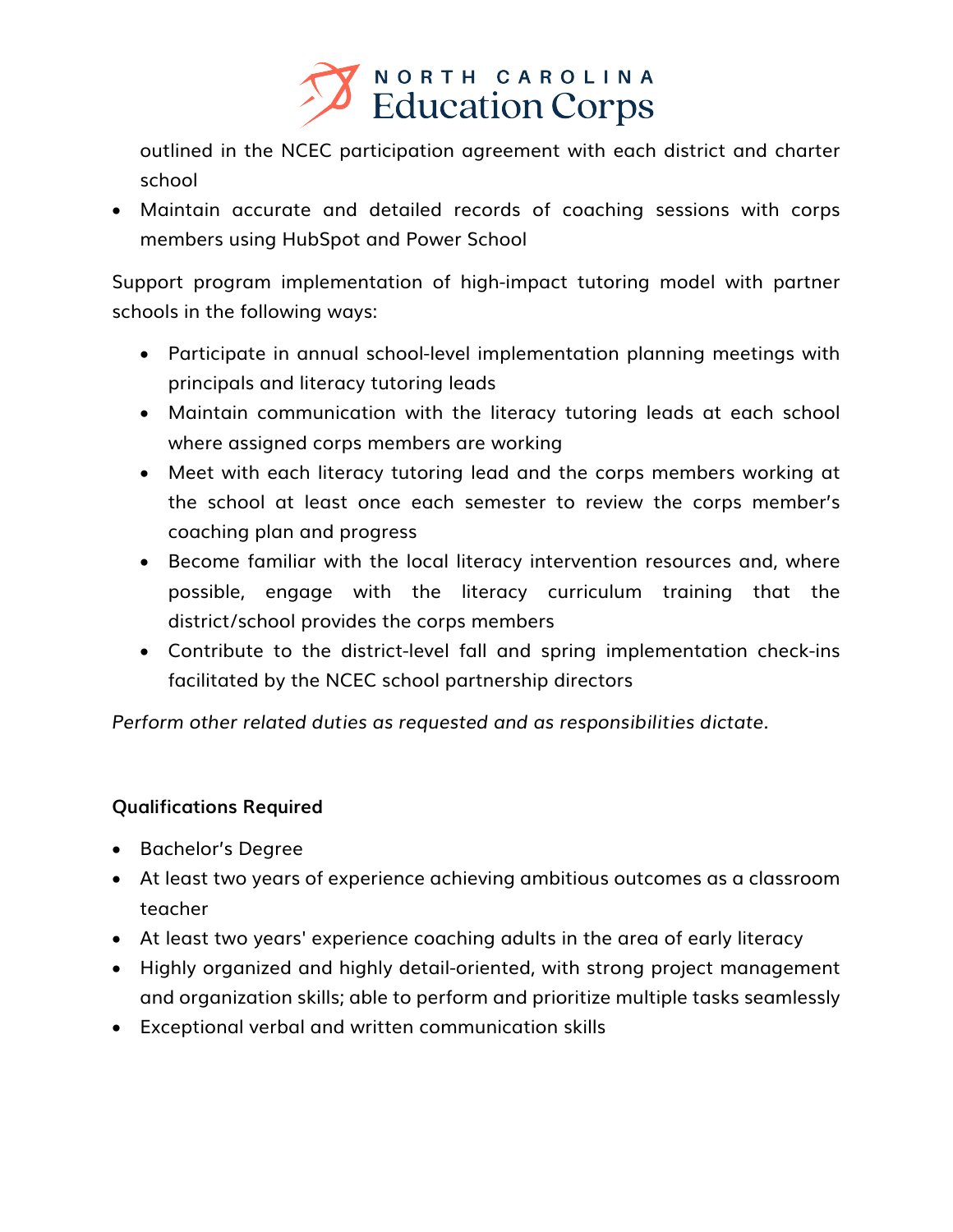

• Highly proficient with Microsoft Office Suite, Google Workspace (e.g., Google Drive), Zoom, and be able to pick up other applications, such as PowerSchool and HubSpot, quickly

# **Preferred**

- Educators who have deep knowledge of the science of reading
- Experienced grade level leads, reading interventionists, and curriculum planners
- Passion for and familiarity with the public education sector as well as the nonprofit sector, and the organization's mission
- Proven ability to use outstanding interpersonal skills to build relationships and negotiate challenging situations, often with senior leaders, in a friendly and professional way
- Proactive approach to problem solving, with strong decision-making capability
- Highly resourceful team player, with the ability to be extremely effective independently
- Comfortable in a fast-paced, high-growth organization; demonstrated ability to exceed performance goals, meet deadlines, and adapt to changing circumstances

# **Impact Opportunity**

Contribute to a once-in-a-generation initiative to advance student achievement in North Carolina with a whole child and educational equity and opportunity focus

Opportunity to contribute at NCEC at an early stage while it is on a trajectory to become an important fixture in North Carolina's education landscape

# **Additional Information**

NCEC supports schools across North Carolina. This position is primarily remote. There are required in-person sessions at the Raleigh office and at your assigned corps members' school. We accept applications on a rolling basis. As positions become available, NCEC will contact qualified applicants.